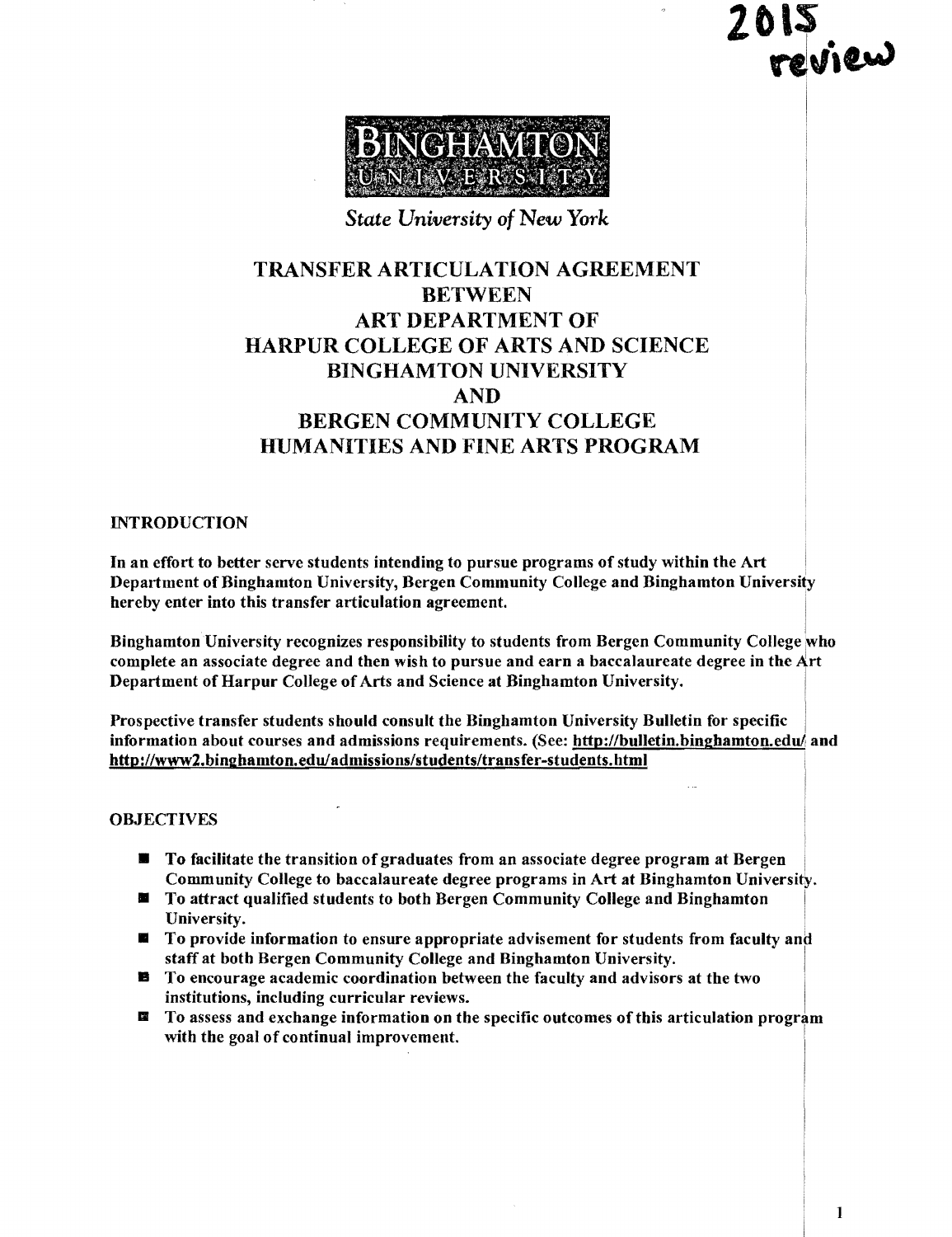### TRANSFER ARTICULATION AGREEMENT BETWEEN

# ART DEPARTMENT OF HARPUR COLLEGE OF ARTS AND SCIENCE BINGHAMTON UNIVERSITY AND BERGEN COMMUNITY COLLEGE HUMANITIES AND FINE ARTS

In January 2010 the Art Department of Binghamton University and Bergen Community College agree to enter into an articulation agreement as described by articles one through sixteen of the attached document and the Transfer Information/Curriculum Planning Guide. This articulation agreement will remain in effect until it is recertified or until it is terminated.

The undersigned agree to all the stipulations outlined in the attached documents.

Dr. Lois B. DeFleur President President President

Dr. Mary Ann Swain Provost and Vice President for Academic Affairs

Binghamton University  $\left( \begin{array}{cc} \end{array} \right)$  :  $\frac{1}{2}$   $\left( \begin{array}{cc} \end{array} \right)$ For Academic Analys<br>
Binghamton University<br>
Conclude G. Nieman<br>
Dean Donald G. Nieman  $\rightarrow$ 

Dean Donald G. Nieman Harpur College of Arts and Science **Binghamton** University-

Dr. John Vestal

 $\mathcal C$ hair Art Department **B**inghamton University

I Branch Pr

Binghamton University . The example of the Bergen Gommunity College

**Gary Porter** ∦cademic Vice President **Bergen Commnnity College** 

 $~\odot$   $~\odot$   $~\odot$   $~\odot$   $~\odot$   $~\odot$   $~\odot$   $~\odot$   $~\odot$   $~\odot$   $~\odot$   $~\odot$   $~\odot$   $~\odot$   $~\odot$   $~\odot$   $~\odot$   $~\odot$   $~\odot$   $~\odot$   $~\odot$   $~\odot$   $~\odot$   $~\odot$   $~\odot$   $~\odot$   $~\odot$   $~\odot$   $~\odot$   $~\odot$   $~\odot$   $~\od$ 

Bergen Community College Dean Amparo Codding Humanities and Pine Arts

 $46ko$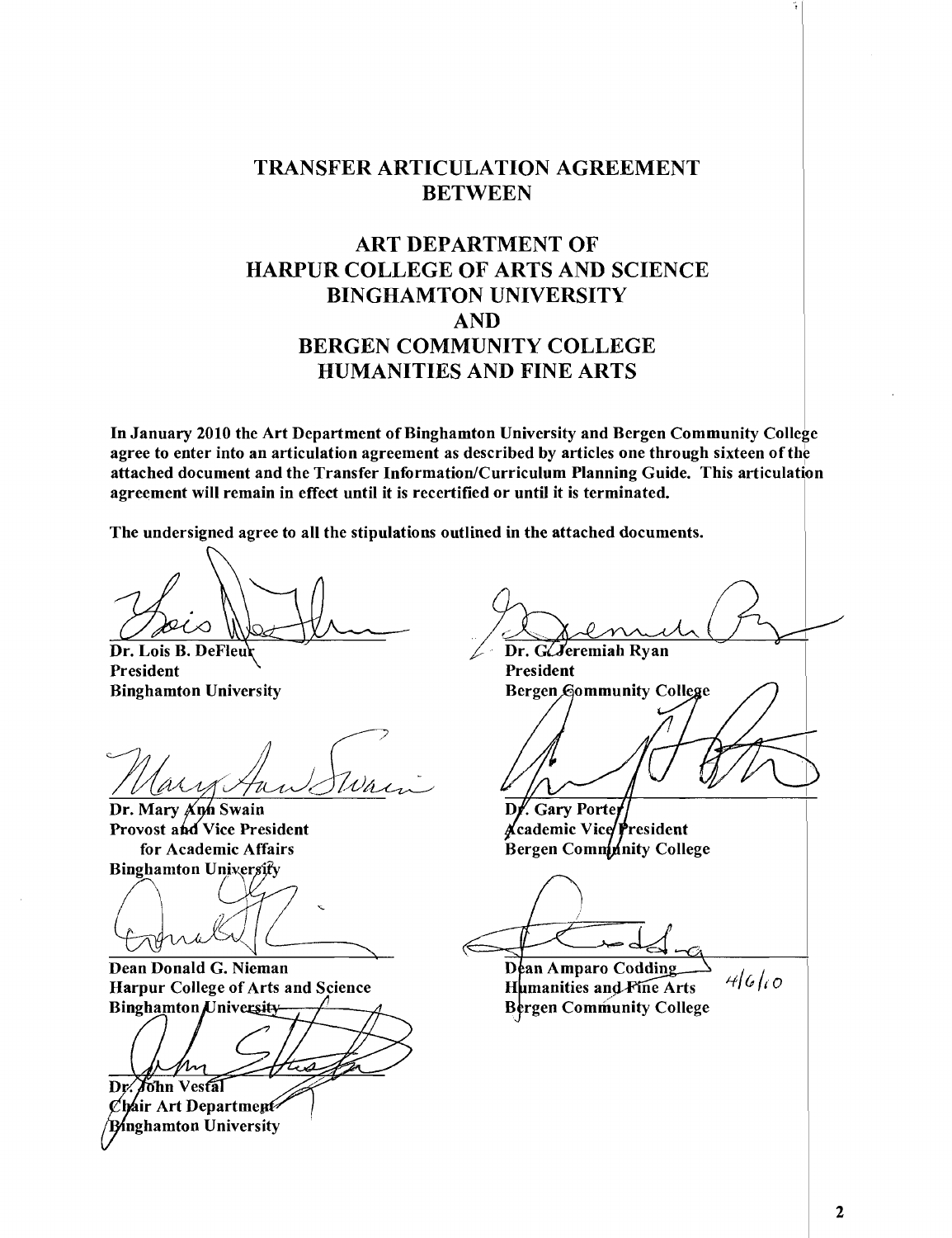# ARTICLES OF ARTICULATION

- 1. Under the provisions of this document, all Bergen Community College students who have graduated or who will graduate prior to enrollment at Binghamton with an Associate of Arts (AA) or an Associate of Science (AS) degree with a cumulative grade point average (GPA) of at least a 3.00 in courses toward that degree will be welcomed as matriculated students in the Harpur College of Arts and Science, provided that:
	- All relevant and regular transfer admissions criteria are met, including consideration of the qualifications of the pool of other applicants for the semester of admission.
	- Space is available in the entering class.
	- A completed application is received by March 15 for the fall admission and November 15 for spring admission.
	- The application fee will be waived for students who complete an AA or AS degree and ONLY for students who apply using the COMMON APPLICATION ON LINE. In order to waive the application fee, the student must check the On Line Fee Waiver Request box located in the signature box of the application. Please see https://www.commonapp.org/CommonApp/default.aspx
- 2. Students wishing to take courses for credit and pursue a degree program in the Harpur College ofArts and Science must first be admitted into the School and pay the enrollment deposit by the deadline before registering for courses. Application Forms and requirements for application and admission are available at http://www2.binghamton.edu/admissions/students/transfer-students.html including additional requirements for International Applicants.
- 3. The applicability of transfer credits toward major requirements is determined by the Art Department in consultation with Harpur Academic Advising. Please see http://harpur-advising.binghamton.edulprospective/index.html.
- 4. Upon transferring into Binghamton University, qualified Bergen Community College graduates will be awarded up to a maximum of 96 credits as applicable to this specific program and/ $\sigma$ r institutional requirements at Binghamton University. Admitted transfer students will be . granted junior standing upon approval of 57 or more total transferred credits.
- 5. Harpur College will grant full transfer credit for college courses in the liberal arts and sciences as well as up to  $32$  credits for courses in other areas, provided that a grade of C-or better is earned and provided that the course is not practical, skill-oriented remedial or developmental.
- 6. Courses transferred will receive full credit as awarded by Bergen Community College even if the equivalent Binghamton University course award is a different number of credits, e.g.,  $\dot{a}$ three-credit course can fulfill a four-credit course requirement, even if only three credit-hours are transferred. Grades do not transfer, do not appear on the Binghamton transcript, and do not affect the Binghamton GPA.
- 7. Credits awarded through programs including Advance Placement (AP) and International Baccalaureate (IB) will also be considered for transfer.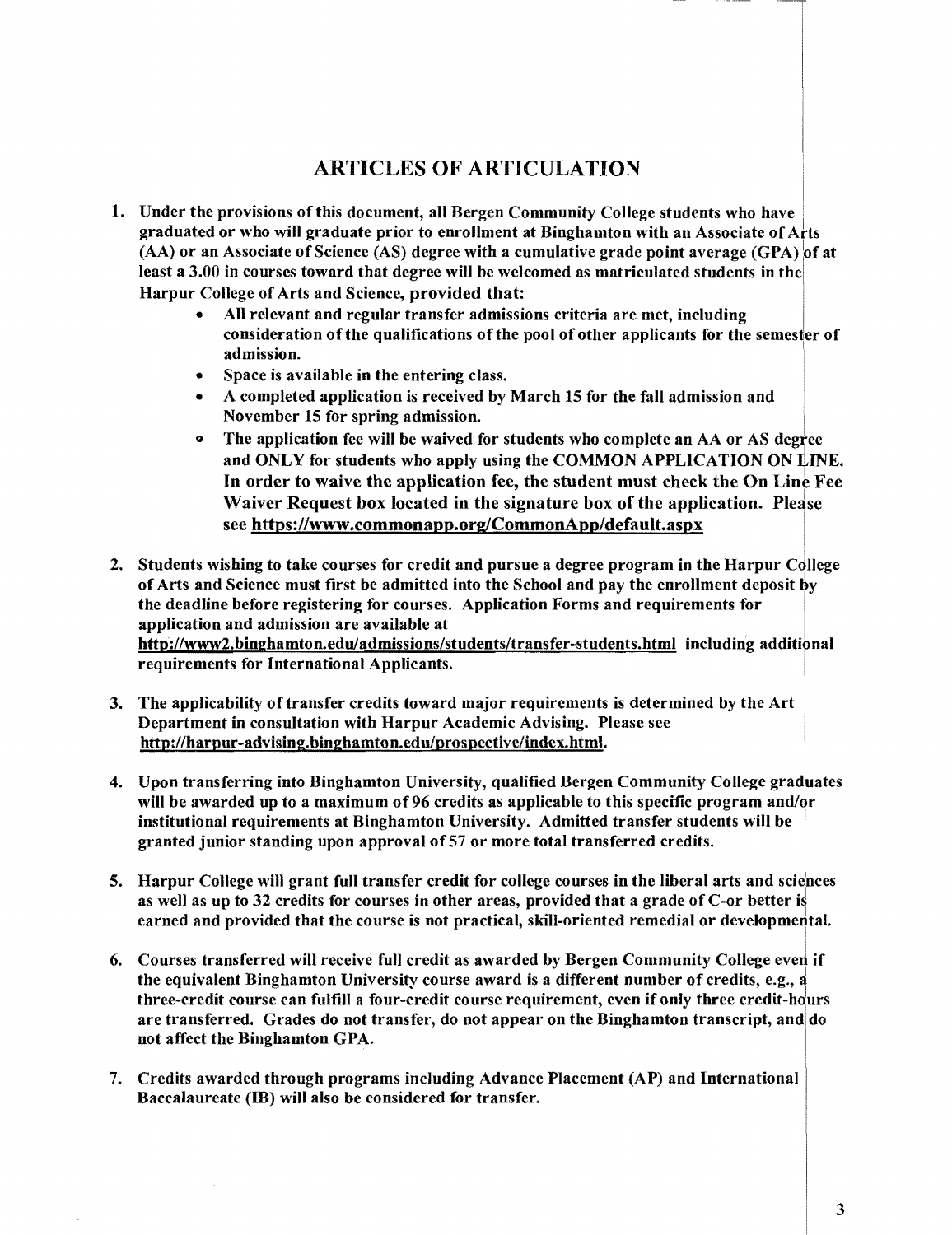- 8. In order to graduate with a baccalaureate degree, students must meet the General Education (GenEd) requirements established by the State University of New York and those in effect at Binghamton University. We accept courses taken at Bergen Community College as equivalent to GenEd requirements as specified in the attached Transfer Information/Curriculum Plabning Guide.
- 9. All students in Harpur College must also fulfill the college's Writing Requirement in addition to the GenEd composition requirement. Students must take 5 writing-intensive/composition courses. No more than 3 courses may be accepted in transfer and at least one composition course must be taken at Binghamton.
- 10. The attached materials describe the approved Binghamton University course equivalencies that could be taken within the first two years of study at Bergen Community College that would fulfill GenEd, Harpur College and Art Department major requirements or transfer as elective credits. For information about courses that remain for completion of the BA degree during the second two years at Binghamton, please see http://www2.binghamton.edu:8080/exist5/rest/db/i3.html
- 11. The Department of Art and Harpur Academic Advising will assist a student in charting an academic plan. For University and Harpur College requirements a student should consult with Harpur Academic Advising. For Art major degree requirements, a student should consult with the Art Department. .
- 12. The Binghamton University Bulletin and Student handbook specify all policies and procedures. All students who participate in this agreement and enroll at Binghamton University are expected to adhere to all general administrative and academic policies and procedures. Academic departments and programs may have other, more detailed information specific to their area.
- 13. Each institution hereby agrees to notify the other in the event of substantive changes in the courses, programs and policies at its institution that would have an impact on this agreement, including the courses and provisions herein. Bergen Community College shall notify the Ohair ofthe Department of Art at Binghamton University any time that course syllabi and/or coritents are significantly altered, or if new courses should be reviewed for equivalency. Substantive changes to the degree program at Binghamton University will be reflected in the University Bulletin and in the guide materials on the department's website, and due notification shall be made to Bergen Community College. All such notifications shall be made as early as reasonable.
- 14. Evaluation and renegotiation of the agreement will occur every 5 five years. At the request of either party, a review of the contents and/or implementation of the agreement will be conducted by the two institutions.
- 15. Binghamton University and/or Bergen Community College will give not less than one calendar year's written notice for a termination of the articulation agreement.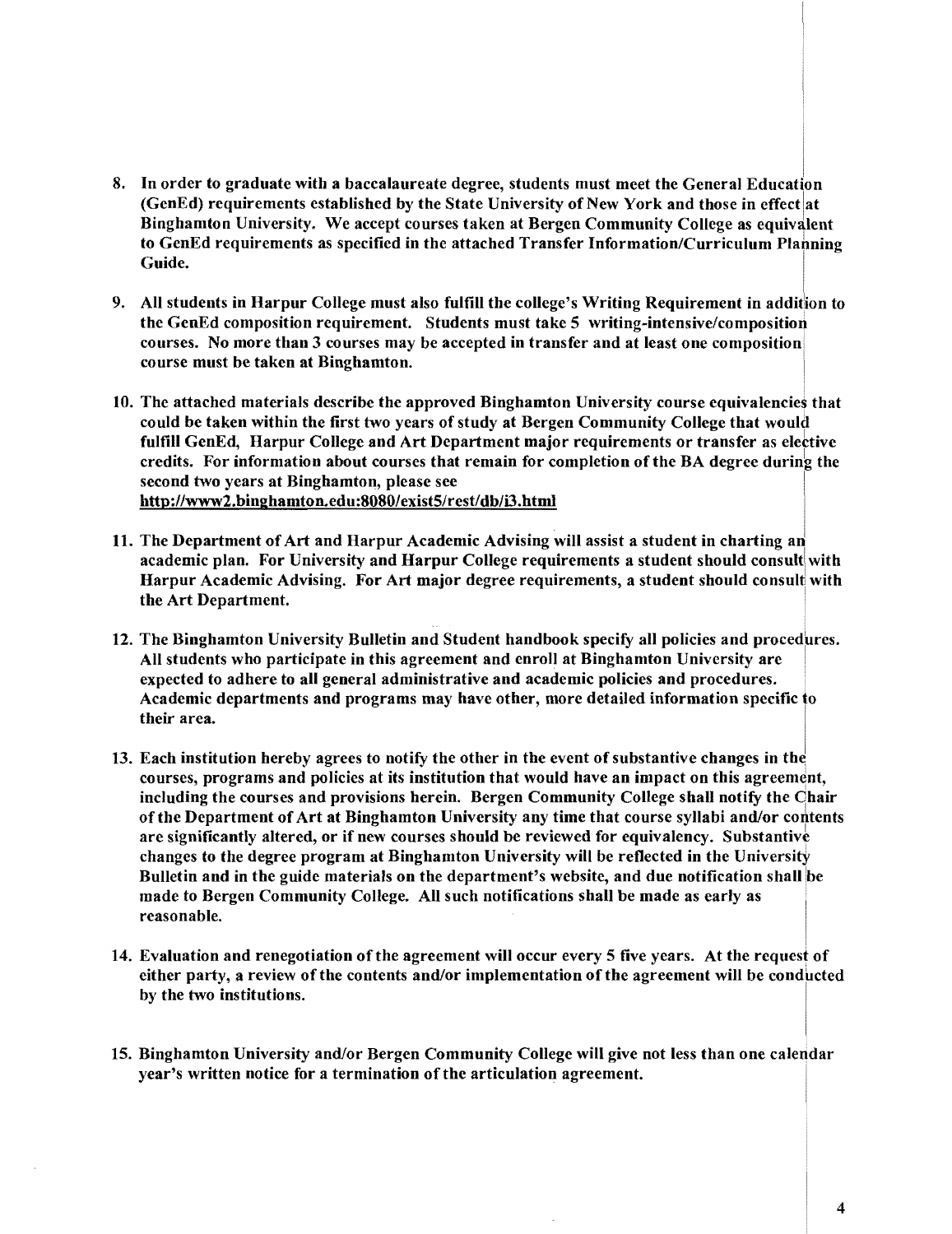Transfer Planning Guide attached as part of this agreement.

For students wishing to major in Art at Binghamton University

The Art Department offers the BA Degree. REQUIREMENTS FOR THE BA: 9 Art Courses 36 Credits<br>1 Art History Course 36 Credits<br>1 Art History Course 1 Art History Course

A minimum of 6 courses must be at the 300 or 400 level.

Most community colleges offer Art courses that fulfill major requirements and electives. Please note that a maximum of 4 transferred courses may count toward the major. Additional courses may transfer and count as part of the 126 credits needed for graduation and completion of an Art course will automatically fulfill the Aesthetics and Humanities General Education Requirement. \

### GENERAL EDUCATION

In order to graduate all students must meet General Education Requirements set by the State University of New York.

Please note: General Education and Foreign Language requirements are detailed at http://gened.binghamton.edu. The Harpur writing requirement is detailed at http://harpur-advising.binghamton.edu. The Art Major requirements are detailed at http://bulletin.binghamton.edu/.

Core requirements at Binghamton

Three level-one courses: Art 230(sculpture), Art 240(painting), Art 171(drawing}, For the Graphic Design Major: Include Art 171(drawing}, Art 210(graphic design} Concentration (see catalogue-12 credits) Art History: One Art History Course (4 credits) Electives: Three studio art electives (see catalogue-12 credits)

Total: 40 Credits

\*\* Nota Bene: A maximum of 4 transferred courses will count toward the major.

Courses at Binghamton University are normally 4 credits. While a course from your college may transfer you could find yourself 1 credit per transferred course shy of completion of the majbr. If you transfer in four courses you will need to take one additional course to bring your total credits to 40.

If you have any questions about the Art Major please contact: Professor John E. Vestal, Chair Art Department Binghamton University Email: jvestal@binghamton.edu

Please Note: This transfer guide outlines a plan of study that allows for efficient completion of the bachelor's program with full recognition of transfer credit equivalencies. Admission to Binghamton University is very competitive and satisfactory completion of equivalent courses or an Associates Degree is not a guarantee of ' admission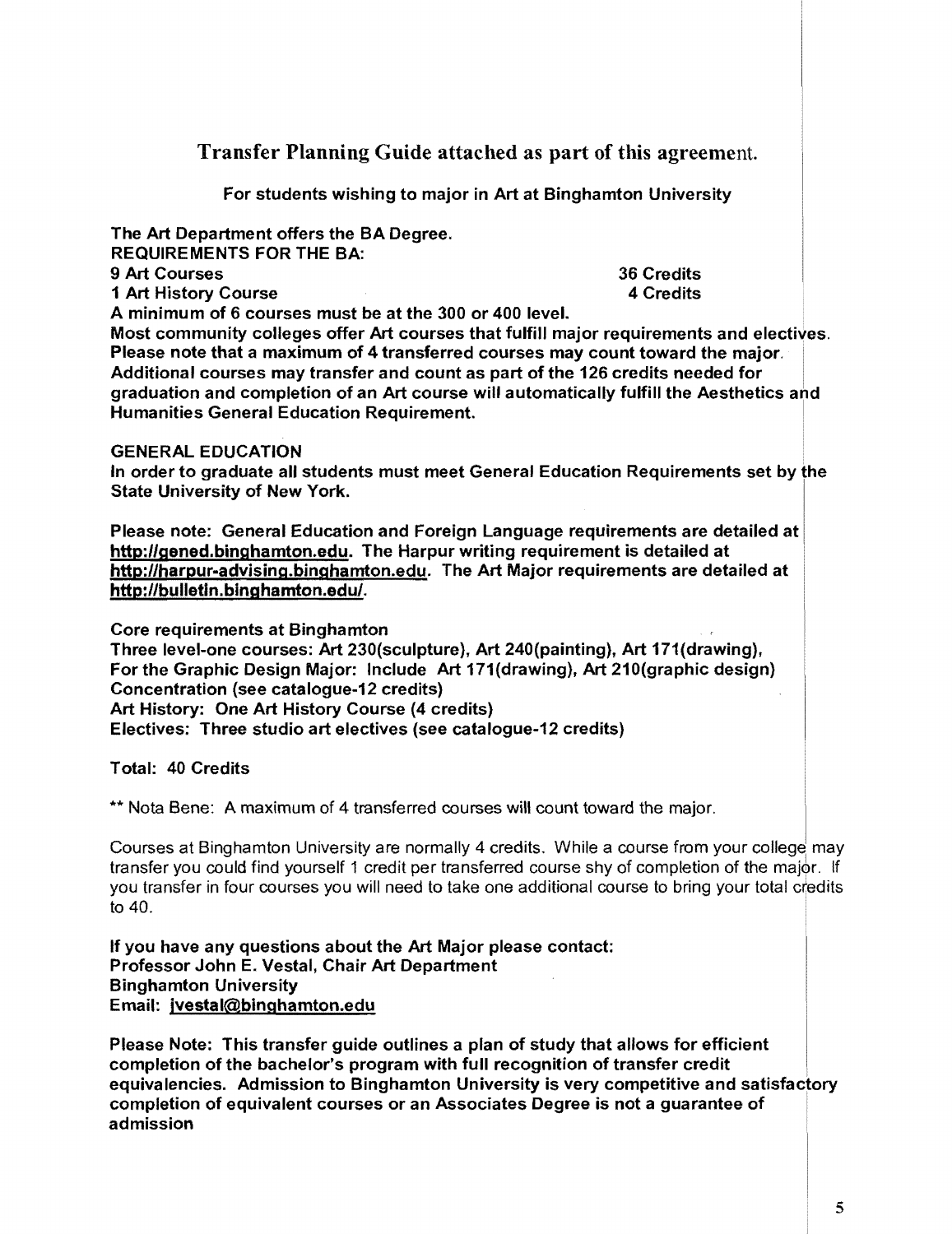| Associate in Arts Degree, for Binghamton University    |                                   |                                                                                                                                                                                                                                                                                                                                                                     |  |
|--------------------------------------------------------|-----------------------------------|---------------------------------------------------------------------------------------------------------------------------------------------------------------------------------------------------------------------------------------------------------------------------------------------------------------------------------------------------------------------|--|
| Area of Study                                          | Credits                           | Course(s)<br>FOR TRANSFER TO BINGHAMTON                                                                                                                                                                                                                                                                                                                             |  |
| Communication                                          | 9                                 | WRT 101 English Comp I (3 cr)<br>WRT 201 English Comp II (3 cr)<br>COM 100 Speech Communication (3 cr)                                                                                                                                                                                                                                                              |  |
| <b>History</b>                                         | 6                                 | HIS 111 or HIS 112 and<br>One additional General Education History course                                                                                                                                                                                                                                                                                           |  |
| <b>Humanities</b>                                      | 9                                 | Three General Education Humanities courses, as<br>recommended. One from each category.<br>Arts (Art [ART], Music [MUS], Theater Arts<br>⋗<br>[THR], Cinema Studies [CIN]) *1<br>$\triangleright$ Literature (LIT)<br>$\triangleright$<br>One semester of World Languages                                                                                            |  |
| <b>Social Sciences</b>                                 | 6<br>$\epsilon_{\rm max}^{\rm N}$ | ANT 101 Cultural Anthropology and<br>One additional Social Science General Education<br>course from the following areas:<br><b>Economics (ECO)</b><br>Geography (GEO)<br><b>Political Science (POL)</b><br>Psychology (PSY)                                                                                                                                         |  |
| <b>Mathematics, Natural Sciences and</b><br>Technology | $12 - 14$                         | <b>MAT 280</b><br>OR two 3-credit courses in Mathematics (MAT)<br>or Computer Science (CIS), one of which must be<br>in Mathematics (MAT). Choose the Math<br>course(s) from the following MAT 130, MAT 150<br>Two General Education courses (8 cr) to be<br>selected from the following fields:<br><b>Biology (BIO)</b><br><b>Chemistry (CHM)</b><br>Physics (PHY) |  |
| <b>Diversity Requirement</b>                           | $0 - 3$                           | One course with "Diversity" classification                                                                                                                                                                                                                                                                                                                          |  |
| <b>AA Liberal Arts Requirements</b>                    | 15                                | Two or three courses in the Humanities area *2<br>Two or three courses in the Social Sciences area                                                                                                                                                                                                                                                                  |  |
| <b>Free Elective</b>                                   | $3 - 6$                           |                                                                                                                                                                                                                                                                                                                                                                     |  |
|                                                        |                                   |                                                                                                                                                                                                                                                                                                                                                                     |  |

## APPENDIX A

\*1 Student would be advised to select ART 102 or ART 103 - Art History •

\*2 Student would be advised to include 2-3 additional courses in Art, selecting from ART 124, 126, or 127.

ONLY 4 ART COURSES WILL TRANSFER TO THE MAJOR.